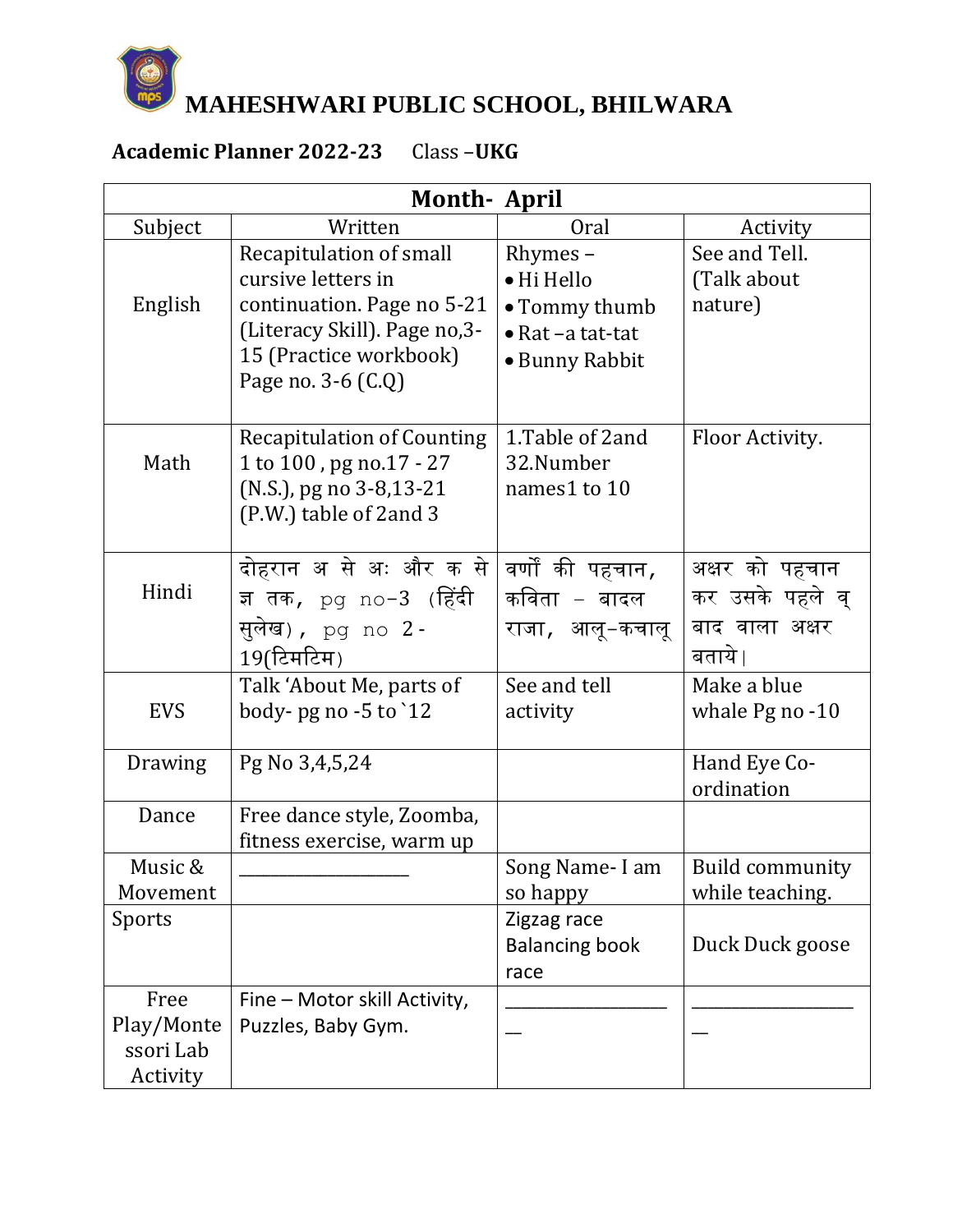| Month- June- July                                                               |                                                                                                                                                                                                                                        |                                |                                                                                                                                       |  |  |  |
|---------------------------------------------------------------------------------|----------------------------------------------------------------------------------------------------------------------------------------------------------------------------------------------------------------------------------------|--------------------------------|---------------------------------------------------------------------------------------------------------------------------------------|--|--|--|
| Subject                                                                         | Written                                                                                                                                                                                                                                | Oral                           | Activity                                                                                                                              |  |  |  |
|                                                                                 | Recapitulation of Capital                                                                                                                                                                                                              | Rhymes-                        | Recognition with                                                                                                                      |  |  |  |
|                                                                                 | Cursive alphabet.                                                                                                                                                                                                                      | • The alphabate song           | flash card and                                                                                                                        |  |  |  |
| English                                                                         | a,e, sound words , Page no 16-                                                                                                                                                                                                         | • If you are happy             | puzzles.                                                                                                                              |  |  |  |
|                                                                                 | 19(L, S)                                                                                                                                                                                                                               |                                |                                                                                                                                       |  |  |  |
|                                                                                 | Writing Practice, Pg no 17-20                                                                                                                                                                                                          | Rhymes - The clown             |                                                                                                                                       |  |  |  |
|                                                                                 | (C.Q)                                                                                                                                                                                                                                  | Our band                       |                                                                                                                                       |  |  |  |
|                                                                                 | Rhyming words -Pg no -29 to                                                                                                                                                                                                            | Yankee doodle                  |                                                                                                                                       |  |  |  |
|                                                                                 | 35 (L.S.), Short and long vowel                                                                                                                                                                                                        | Jingle bells                   |                                                                                                                                       |  |  |  |
|                                                                                 | sound words- pg no -20 to 30                                                                                                                                                                                                           |                                |                                                                                                                                       |  |  |  |
|                                                                                 | (P.W.), Pg no-21 to 27 (C.Q.)                                                                                                                                                                                                          |                                |                                                                                                                                       |  |  |  |
|                                                                                 | Number names Pg no 28-                                                                                                                                                                                                                 | Number names 1-20.             |                                                                                                                                       |  |  |  |
| Maths                                                                           | 34(L.S.), pg no 22-24 (N.S.)                                                                                                                                                                                                           | Table of 4                     |                                                                                                                                       |  |  |  |
|                                                                                 | Before, After Between                                                                                                                                                                                                                  | Number names -11               |                                                                                                                                       |  |  |  |
|                                                                                 | Pg no-39 to 43, 52 to 59 (N.S.)                                                                                                                                                                                                        | to $20$                        |                                                                                                                                       |  |  |  |
|                                                                                 | pg no 25 to 27 (P.W.) Table of<br>4                                                                                                                                                                                                    |                                |                                                                                                                                       |  |  |  |
|                                                                                 | आ की मात्रा pg no-20-26                                                                                                                                                                                                                | कविता – रानी माँ ने            | Pg no -34 मछली को                                                                                                                     |  |  |  |
| Hindi                                                                           | (टिमटिम), pg no 4-                                                                                                                                                                                                                     | तोता पाला                      | रास्ता दिखाओ                                                                                                                          |  |  |  |
|                                                                                 |                                                                                                                                                                                                                                        |                                |                                                                                                                                       |  |  |  |
|                                                                                 | $6$ (सुलेख) इ $-$ ई की मात्रा<br>pq                                                                                                                                                                                                    | सूरज निकला , मेरी              |                                                                                                                                       |  |  |  |
|                                                                                 | no-27-41 (टिमटिम), pg<br>no                                                                                                                                                                                                            | गुडिया                         |                                                                                                                                       |  |  |  |
|                                                                                 | −7 से  12 (सुलेख)                                                                                                                                                                                                                      |                                |                                                                                                                                       |  |  |  |
|                                                                                 | Body rules, feelings, wash-wash                                                                                                                                                                                                        | Body parts name                | Hand wash activity                                                                                                                    |  |  |  |
|                                                                                 | pg no -13 to 18                                                                                                                                                                                                                        | Telephone numbers              | My family tree                                                                                                                        |  |  |  |
|                                                                                 |                                                                                                                                                                                                                                        |                                |                                                                                                                                       |  |  |  |
|                                                                                 |                                                                                                                                                                                                                                        |                                |                                                                                                                                       |  |  |  |
|                                                                                 |                                                                                                                                                                                                                                        |                                |                                                                                                                                       |  |  |  |
|                                                                                 |                                                                                                                                                                                                                                        |                                |                                                                                                                                       |  |  |  |
|                                                                                 |                                                                                                                                                                                                                                        |                                |                                                                                                                                       |  |  |  |
|                                                                                 |                                                                                                                                                                                                                                        |                                |                                                                                                                                       |  |  |  |
|                                                                                 |                                                                                                                                                                                                                                        |                                |                                                                                                                                       |  |  |  |
| Dance                                                                           | Bollywood Dance style, Foot                                                                                                                                                                                                            |                                | Janmashtami and                                                                                                                       |  |  |  |
|                                                                                 | work, Hand work, Warm up                                                                                                                                                                                                               |                                | Idependence day                                                                                                                       |  |  |  |
|                                                                                 | activity                                                                                                                                                                                                                               |                                | practice                                                                                                                              |  |  |  |
| Music &                                                                         |                                                                                                                                                                                                                                        | Song Name-                     | Learn how to follow                                                                                                                   |  |  |  |
| Movement                                                                        |                                                                                                                                                                                                                                        | Learn Body parts.              | instructions.                                                                                                                         |  |  |  |
|                                                                                 |                                                                                                                                                                                                                                        |                                |                                                                                                                                       |  |  |  |
|                                                                                 |                                                                                                                                                                                                                                        |                                |                                                                                                                                       |  |  |  |
|                                                                                 |                                                                                                                                                                                                                                        |                                |                                                                                                                                       |  |  |  |
|                                                                                 |                                                                                                                                                                                                                                        |                                |                                                                                                                                       |  |  |  |
|                                                                                 |                                                                                                                                                                                                                                        |                                |                                                                                                                                       |  |  |  |
|                                                                                 |                                                                                                                                                                                                                                        |                                |                                                                                                                                       |  |  |  |
|                                                                                 |                                                                                                                                                                                                                                        |                                |                                                                                                                                       |  |  |  |
|                                                                                 |                                                                                                                                                                                                                                        |                                |                                                                                                                                       |  |  |  |
| <b>EVS</b><br>Drawing<br>Sports<br>Free<br>Play/Mont<br>ess-ori Lab<br>Activity | Good habits, My home, Be safe,<br>Types of houses, Spot the<br>differences, My family tree. Pg<br>no-19 to 31<br>Pg No. 6, 7<br>Pg No. 8,9,10,11<br>One leg race<br>Chair race<br>Zigzag race<br>Sand Activity, Jumping,<br>Balancing. | Song Name-<br>Learn Body parts | Pg 16, Thinking<br><b>Decision Making</b><br>Pg No. 23, Hand<br>&EyeCordination<br>Learn how to follow<br>instructions.<br>Simon Says |  |  |  |